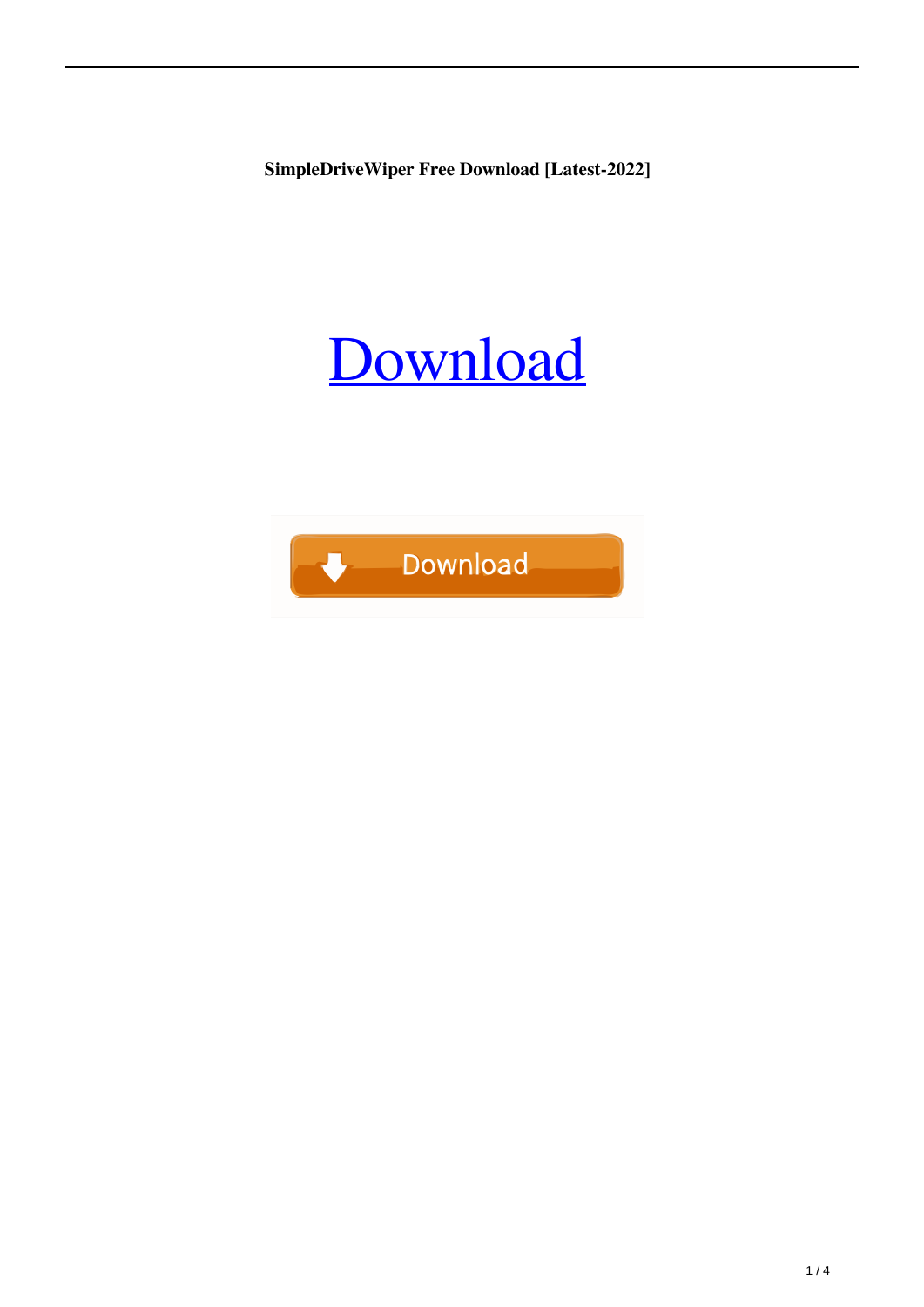## **SimpleDriveWiper License Code & Keygen**

SimpleDriveWiper is a small, simple, command prompt based application specially designed to help you wipe the free space of a drive / partition. Its purpose is to obfuscate the residual of data that remains even after attempts have been made to remove it. Basically it writes random bytes to the disk (in the form of 20mb files) until the free space is finished, than it deletes these temp files. It is not safe to wipe the partition where the operating system is running, or the swap partition. SimpleDriveWiper Setup: At the start of the program, a wizard is created to help you setup your desired parameters. Download SimpleDriveWiper from the site: SimpleDriveWiper Download: Change the filename to the desired one and rename it to.exe. Change the default program to the executable file and set its properties. Repeat steps 1 and 2 for each drive you want to use. Create a text file called simple.cfg with the following contents: [basic] loop=-2 iostat=-1 filecount=0 freecount=0 [secure] loop=-2 iostat=-1 filecount=0 freecount=0 This file contains the basic and secure parameters. This parameters are explained in the following table: loop - Number of iterations loop iostat - Last time we have iostat (Bytes written / Bytes read) filecount - Total of files we will be generating freecount - Number of free bytes in drive Run SimpleDriveWiper with these parameters: SimpleDriveWiper Start / Stop: Start the program by pressing the program's run button. Stop the program by pressing the program's stop button. Create a text file called stop.cfg with the following contents: [stop] filecount=0 freecount=0 This file is optional, but if you want to stop the program after a specific count of free bytes, you may use this file. This file contains the temporary parameters that are available

#### **SimpleDriveWiper For PC**

-n : name of the partition/drive to be scanned. -f : output file to store the results. -r : seconds before the command will run (0 means no delay) -d : works in debug mode, shows possible problems with the command or drive. -t : tells the command how much drive space will be wiped. The default is to wipe from  $0\%$  to  $100\%$  (ie. 50% total) -c : clears the drive first and then wipe it. -h : display help information. Usage: drive:Partition/DriveName:: If drive is a partition of a drive that has been scanned before, the command will wipe all the free space and show the total size of the drive. drive:Partition/DriveName -f outFilePath:: You can change the output file, this file will be created if it does not exist. drive:Partition/DriveName -n:: This is the partition/drive name of the drive to be scanned. drive:Partition/DriveName -f -r:: -r : seconds before the command will run (0) means no delay) drive:Partition/DriveName -f -n:: -n : name of the partition/drive to be scanned. drive:Partition/DriveName -r:: -r : seconds before the command will run (0 means no delay) drive:Partition/DriveName -f -d:: -d : works in debug mode, shows possible problems with the command or drive. drive:Partition/DriveName -t:: -t : tells the command how much drive space will be wiped. The default is to wipe from 0% to 100% (ie. 50% total) drive:Partition/DriveName -c:: -c : clears the drive first and then wipe it. drive:Partition/DriveName -h:: -h : display help information. Notes: I don't want to print the information about the data in the temporary file and it would be a waste of resources if the user were to remove it. if the information about the existing data is printed it is possible that the free space is completely different. A: This program was 77a5ca646e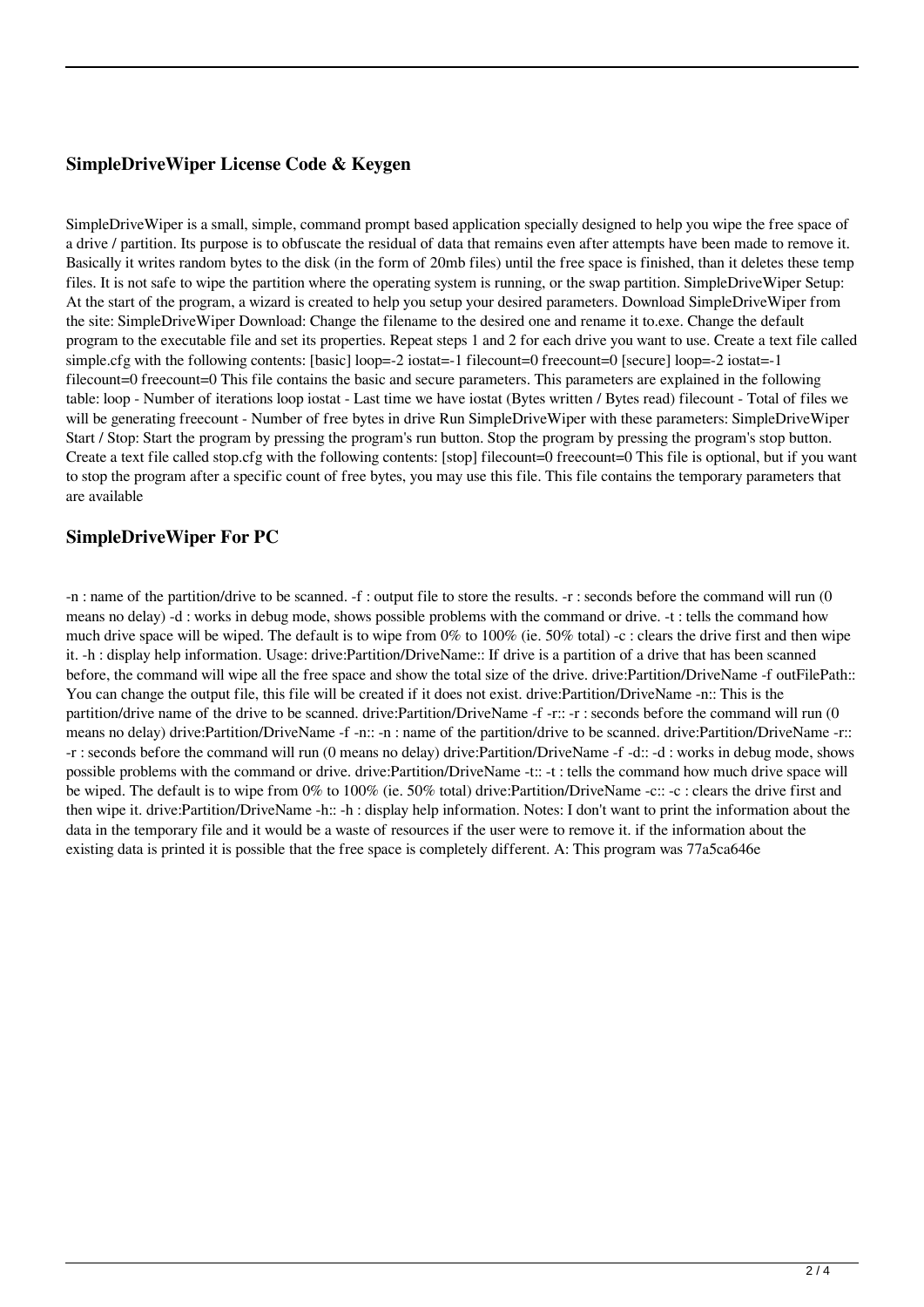### **SimpleDriveWiper Crack+ Serial Key Free (2022)**

 $=$  SimpleDriveWiper is a small, simple, command-prompt based application, specially designed to help you wipe the free space of a drive or partition. Its purpose is to obfuscate the residual of data that remains even after attempts have been made to remove it. Basically it writes random bytes to the disk (in the form of 20mb files) until the free space is finished, than it deletes these temp files. It is not safe to wipe the partition where the operating system is running, or the swap partition. SimpleDriveWiper Requirements: ========================= \* DOS, Microsoft Windows 95, 98, ME, 2000, XP, 2003, Vista, Windows 7, Windows 8 \* And the following tools, \*

#### **What's New In?**

Small, simple application to wipe the free space of a disk drive. It was made to work with the program "SimpleDriveWiper", but you can use it with any application that writes bytes to a disk, like batch files, VBScript, Perl, C, and much more. Features: Each time you run the application, it creates a file with name "dummy.tmp" in the folder where the application has been installed. This file can have arbitrary length (depending on the length of the free space on the disk), but it should not be longer than 1Gb. This file will be deleted after a single wipe attempt. If the amount of free space on the disk is not long enough, all files with the same name as this dummy.tmp file will be written. In case there are no free spaces on the disk, a large number of dummy.tmp files will be created, filling all the free space on the disk. If you want to wipe all the data on the disk, press the "Wipe" button. If you run the application in the background mode, a process with the name Wiper will be created, and this process will be active until you kill it. Usage: Enter the number of free blocks to be wiped on the disk. For example: C:\>wipe 100 The program will automatically start after you click "OK". If you want to see the progress of the process, press the "Show" button. It will output the amount of free space on the disk, and the number of files that have been created with dummy.tmp files. If the number of free blocks is more than the amount of free space on the disk, you can press the "Cancel" button to abort the process. If you run the application in the background mode, a process with the name Wiper will be created, and this process will be active until you kill it. If you run the application with Administrator privileges, the user that runs the process will be the Administrator.